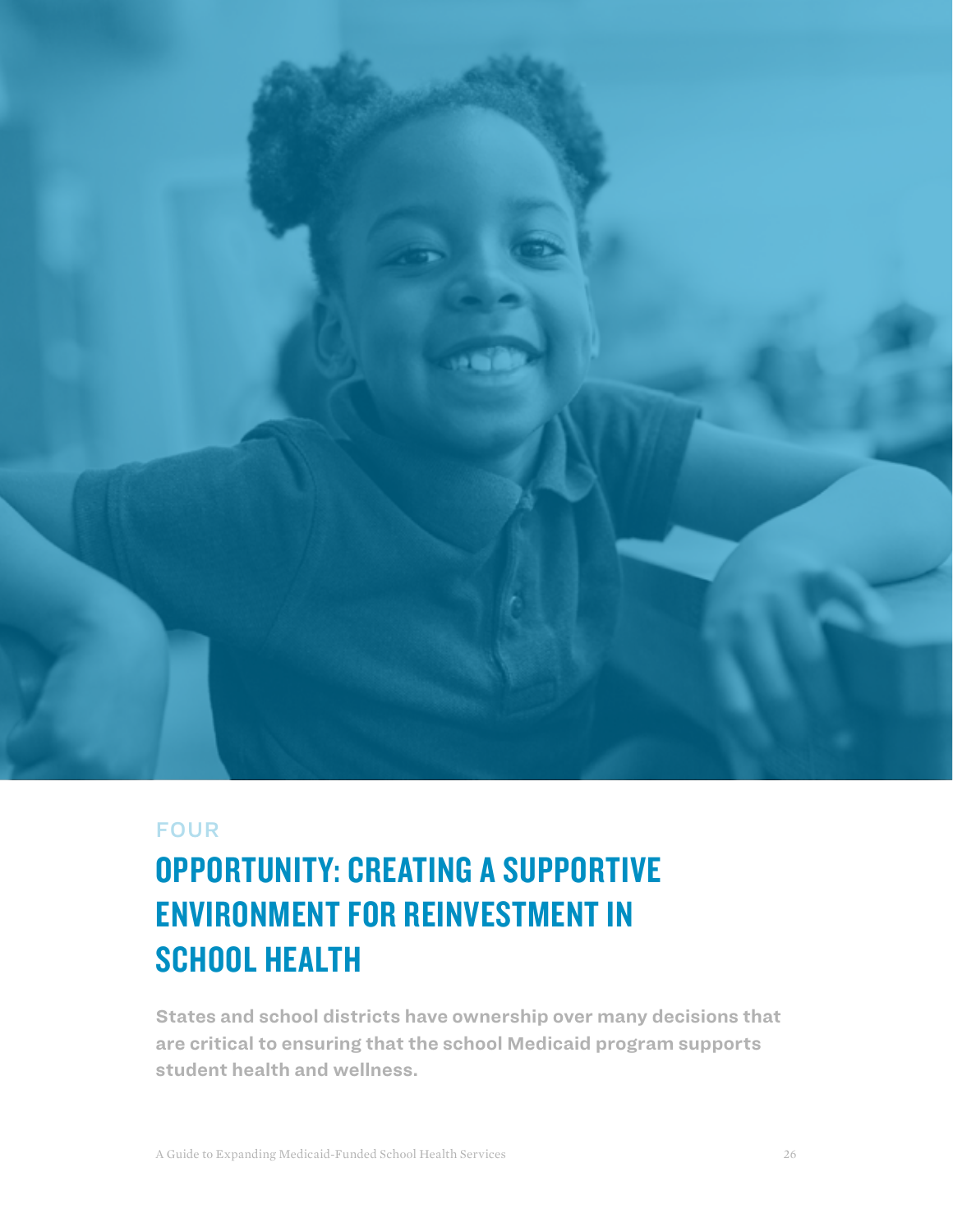School-based Medicaid claiming is a reimbursement program for eligible services provided to Medicaid-enrolled students. A school district provides the services, and the state Medicaid program reimburses the district for a portion of the delivery costs.

### **The Medicaid Match**

Medicaid is a federal-state partnership; states must pay a certain percentage of their state's overall Medicaid costs, known as the federal medical assistance percentage (FMAP). The FMAP varies from state-to-state; at a minimum, the federal government reimburses a state 50 percent of its spending on eligible services provided to Medicaid enrollees. This means states are responsible for up to 50 percent of the costs of care, known as the state's "match."10

To raise their share of the match, states rely on different funding sources. For Medicaid services delivered in schools, many states require school districts, or local educational agencies (LEAs), to contribute to the non-federal share of school-based services. LEAs typically report their spending on school health services through certified public expenditures (CPEs), a Medicaid-approved methodology of certifying that the costs of the activities were spent from public funds, such as the school district budget.11 This process reflects the actual costs incurred, which states capture and report using a detailed methodology approved by the Centers for Medicare & Medicaid Services (CMS), as described in Chapter 7.

Another way that LEAs and states finance the non-federal share of school-based Medicaid is through an intergovernmental transfer (IGT). An IGT is a transfer of funds from a government entity, such as an LEA, to the Medicaid agency. In some states, LEAs submit claims for services to the state Medicaid department, which then calculates the non-federal share. The LEA then transfers that amount to the state, and the state puts in the claims to federal Medicaid. The claims then will be paid by the Medicaid agency.

#### **Understanding Reimbursement**

When state Medicaid departments receive reimbursement from CMS for the services delivered in schools, they pass on all or some portion of that reimbursement to the LEAs. The amount will vary from state to state, but most state Medicaid agencies

<sup>10.</sup> Kaiser Family Foundation maintains information on each state's FMAP percentage and a multiplier: *[https://www.](https://www.kff.org/medicaid/state-indicator/federal-matching-rate-and-multiplier) [kff.org/medicaid/state-indicator/federal-matching-rate-and-multiplier](https://www.kff.org/medicaid/state-indicator/federal-matching-rate-and-multiplier)*

*<sup>11.</sup> This 2012 report to Congress on Medicaid and CHIP includes information on Certified Public Expenditures: [https://](https://www.macpac.gov/wp-content/uploads/2015/01/State_Approaches_for_Financing_Medicaid_and_Update_on_Federal_Financing_of_CHIP.pdf) [www.macpac.gov/wp-content/uploads/2015/01/State\\_Approaches\\_for\\_Financing\\_Medicaid\\_and\\_Update\\_on\\_Feder](https://www.macpac.gov/wp-content/uploads/2015/01/State_Approaches_for_Financing_Medicaid_and_Update_on_Federal_Financing_of_CHIP.pdf)[al\\_Financing\\_of\\_CHIP.pdf](https://www.macpac.gov/wp-content/uploads/2015/01/State_Approaches_for_Financing_Medicaid_and_Update_on_Federal_Financing_of_CHIP.pdf)*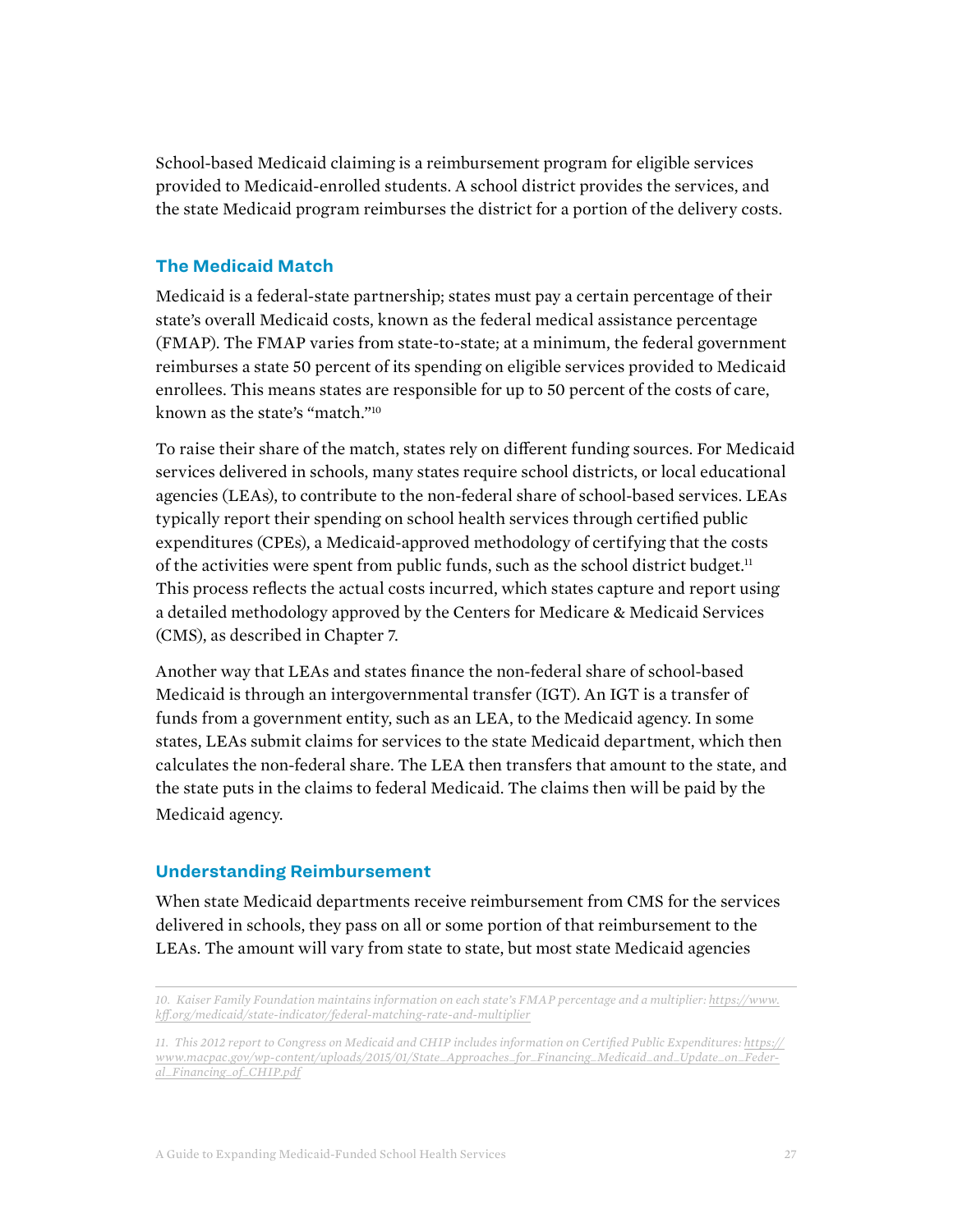retain a percentage of the federal Medicaid reimbursement. The amount each state retains varies significantly; however, whatever money does flow back to the LEA is a sustainable source of revenue.

#### **Promoting Reinvestment**

The reimbursement that flows from the state to the LEA is often designated as general funding. In other words, LEAs are not required to reinvest the funding in school health services; a dollar of reimbursement for school nursing services is not necessarily a dollar reinvested in school nursing. However, additional funding for LEAs can be a significant boost for overall school budgets and helps LEAs stretch scarce local funding. In addition, this funding can incentivize LEAs to continue providing school health services and even expand access to these services.

Some states have gone farther, using legislation that encourages or requires LEAs to reinvest their reimbursement in school health services. These legislative efforts can be an important step toward increasing an LEA's commitment to school health services.

## EXAMPLES OF LEGISLATION PROMOTING REINVESTMENT

In 2015, California approved [legislation](https://leginfo.legislature.ca.gov/faces/billNavClient.xhtml?bill_id=201520160SB276) (SB-276) that states LEAs "must reinvest the federal reimbursement they receive under this program in health and social services for children and families, and develop and maintain a collaborative committee to assist them in decisions regarding the reinvestment of federal reimbursements."

Massachusetts has [legislation](https://malegislature.gov/Bills/191/SD1966) (S.676) pending that would require an LEA that "obtains MassHealth reimbursement for providing direct nursing care services, administrative activities or any other medical benefits to a school-age child under this chapter, by and through its employees and agents, shall maintain the proceeds of such reimbursement to fund a program or programs of direct nursing care services and related administrative activities at any school facility or school system which it operates or over which it has direct supervision or jurisdiction."

In 1997, the Colorado General Assembly passed legislation [\(SB-101\)](https://leg.colorado.gov/sites/default/files/images/olls/1997a_sl_222.pdf) that authorized districts to provide enhanced health services to children using reimbursed Medicaid funds. The legislation stipulates that reimbursed funds be used to expand health services and prevention supports for all children, based on a local needs assessment and plan.